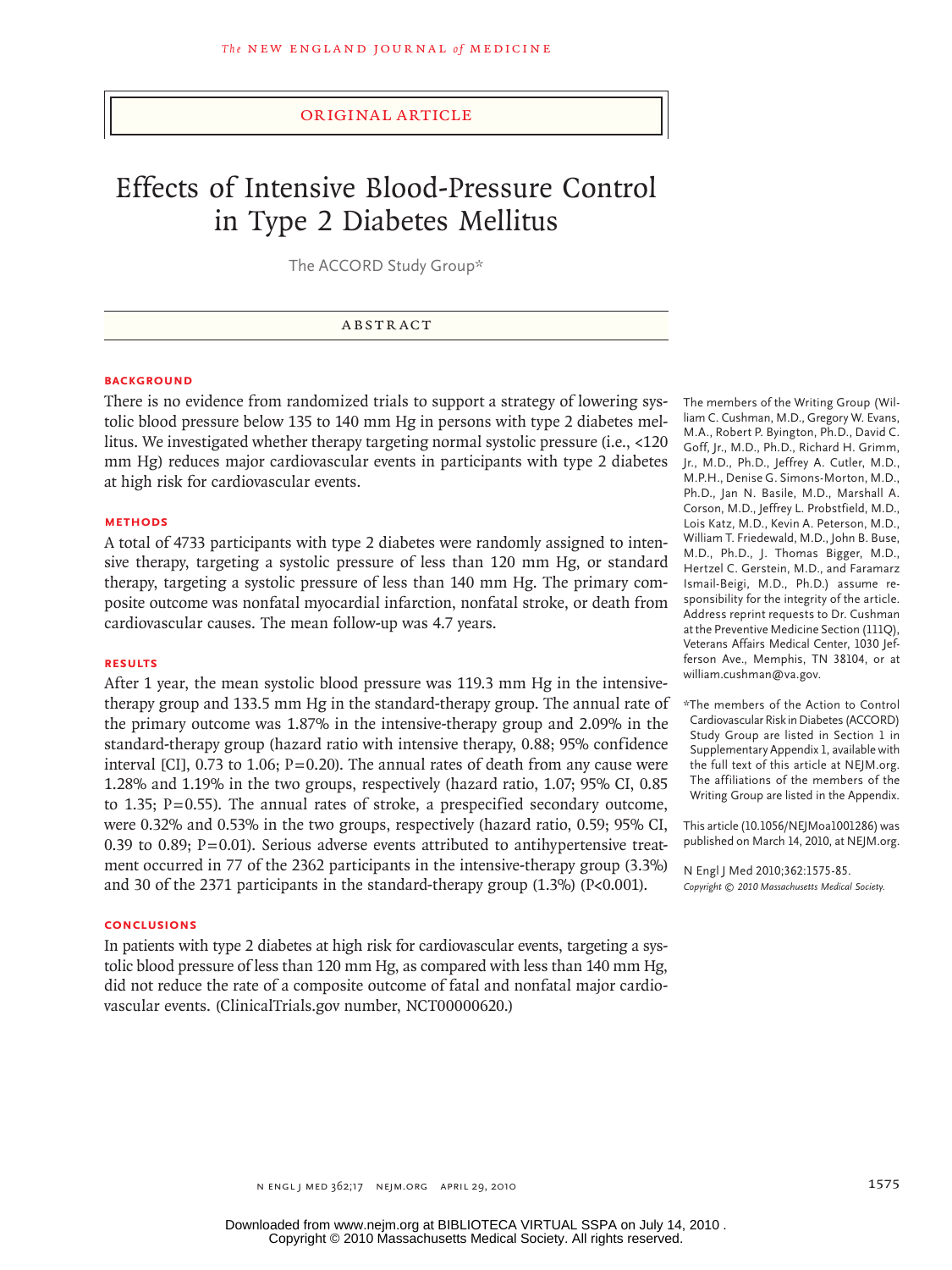IABETES MELLITUS INCREASES THE RISK of cardiovascular disease by a factor of two to three at every level of systolic blood pressure.<sup>1</sup> Because cardiovascular risk in patients with diabetes is graded and continuous across the entire range of levels of systolic blood pressure, even at prehypertensive levels, the Seventh Report of the Joint National Committee on Prevention, Detection, Evaluation, and Treatment of High Blood Pressure (JNC 7) recommended beginning drug treatment in patients with diabetes who have systolic blood pressures of 130 mm Hg or higher, with a treatment goal of reducing systolic blood pressure to below 130 mm Hg.<sup>1-3</sup> There is, however, a paucity of evidence from randomized clinical trials to support these recommendations. The Action to Control Cardiovascular Risk in Diabetes (ACCORD) blood pressure trial (ACCORD BP)4 tested the effect of a target systolic blood pressure below 120 mm Hg on major cardiovascular events among high-risk persons with type 2 diabetes. We present here the main results of the ACCORD BP trial.

# Methods

# **Study Design**

ACCORD was a randomized trial conducted at 77 clinical sites organized into seven networks in the United States and Canada (for a full list of participating institutions and investigators, see Section 1 in Supplementary Appendix 1, available with the full text of this article at NEJM.org). The trial enrolled 10,251 high-risk participants with type 2 diabetes mellitus.<sup>5</sup> All participants were randomly assigned to either intensive or standard glycemic control (the ACCORD glycemia trial). In addition, 5518 of the ACCORD participants were also randomly assigned (in a 2-by-2 factorial design) to either simvastatin plus fenofibrate or simvastatin plus placebo (the ACCORD lipid trial), and the remaining 4733 participants were also randomly assigned (in a 2-by-2 factorial design) to either intensive or standard blood-pressure control (the ACCORD blood-pressure trial). Details of the randomization are provided in Section 3 of Supplementary Appendix 1. The trial was sponsored by the National Heart, Lung, and Blood Institute (NHLBI). The protocol was approved by the institutional review board or ethics committee at each center and by an independent protocol review committee appointed by the NHLBI. The main results of the ACCORD glycemia trial have

been published previously,<sup>6</sup> and the main results of the ACCORD Lipid trial are published elsewhere in this issue of the *Journal*. <sup>7</sup> The ACCORD trial protocol and amendments are available in Supplementary Appendix 2.

## **Eligibility Criteria and Recruitment**

Inclusion criteria for the glycemia trial are described in detail elsewhere.<sup>5</sup> In brief, participants were eligible if they had type 2 diabetes mellitus and a glycated hemoglobin level of 7.5% or more and were 40 years of age or older with cardiovascular disease or 55 years of age or older with anatomical evidence of a substantial amount of atherosclerosis, albuminuria, left ventricular hypertrophy, or at least two additional risk factors for cardiovascular disease (dyslipidemia, hypertension, smoking, or obesity). Exclusion criteria included a body-mass index (the weight in kilograms divided by the square of the height in meters) of more than 45, a serum creatinine level of more than 1.5 mg per deciliter (132.6  $\mu$ mol per liter), and other serious illness. Participants with a systolic blood pressure between 130 and 180 mm Hg who were taking three or fewer antihypertensive medications and who had the equivalent of a 24-hour protein excretion rate of less than 1.0 g were also eligible for the blood-pressure trial (see Section 4 in Supplementary Appendix 1).8 All participants provided written informed consent.

Recruitment occurred during two noncontiguous periods: 491 participants in the blood-pressure trial were recruited from January 2001 through early June 2001 during a "vanguard" phase, and the remaining 4242 participants were recruited from January 2003 through October 2005 during the main trial phase. An upper age limit of 79 years was added to the eligibility criteria for the main trial recruitment.

# **Trial Procedures**

The ACCORD BP trial was a nonblinded trial in which participants were randomly assigned to intensive therapy that targeted systolic blood pressures of less than 120 mm Hg or standard therapy that targeted systolic blood pressures of less than 140 mm Hg. Treatment strategies that are currently available in clinical practice were used to lower blood pressure. Randomization was performed centrally on the study's Web site with the use of permuted blocks to maintain concealment of future study-group assignments.

The approach to the management of blood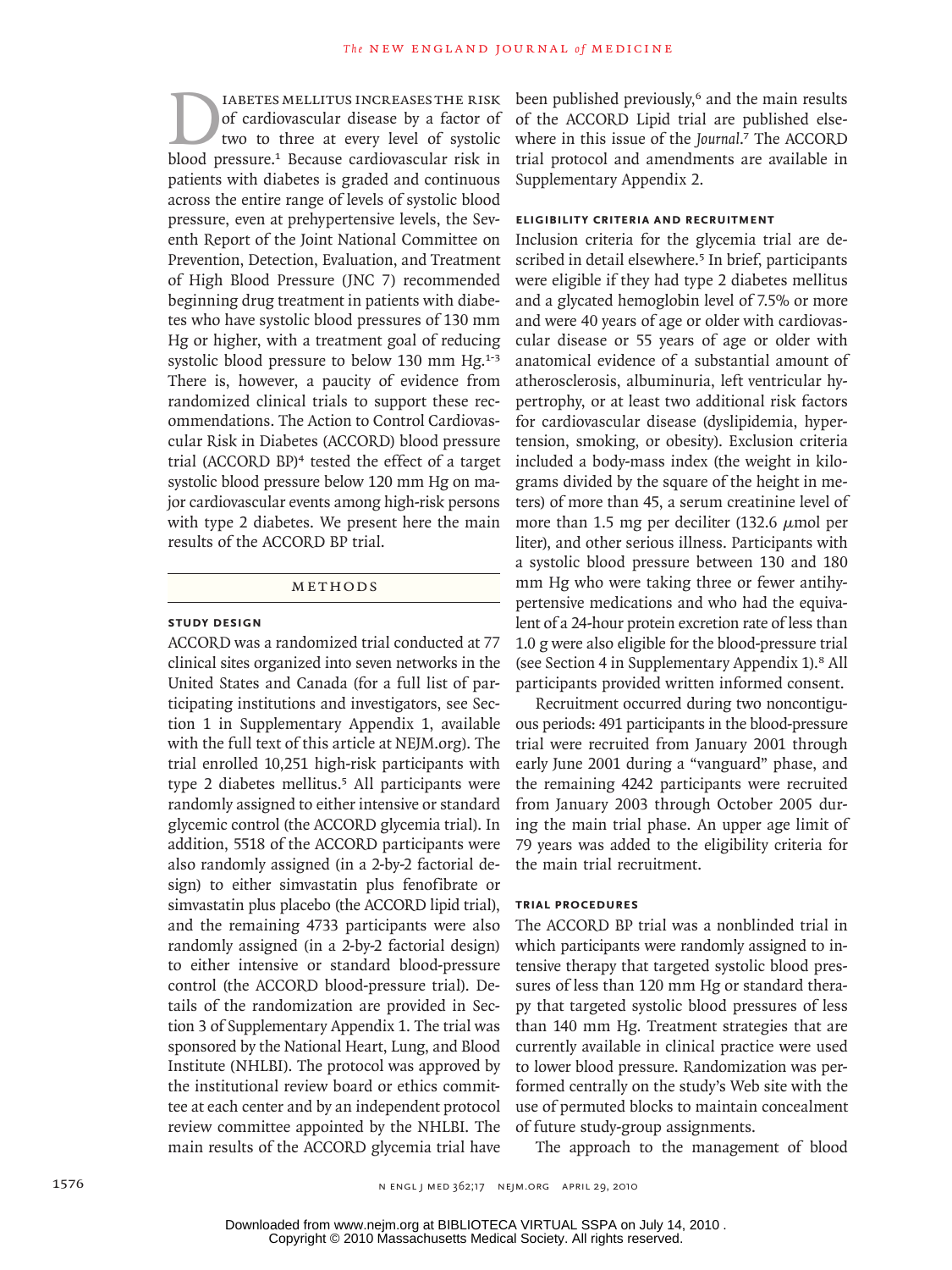pressure has been described elsewhere.4 The schedules of visits for the assessment and management of blood pressure differed according to treatment group. For participants in the intensivetherapy group, visits to assess blood pressure were scheduled once a month for 4 months and every 2 months thereafter; for participants in the standard-therapy group, visits were scheduled at months 1 and 4 and every 4 months thereafter. Additional visits were scheduled as needed in both groups to monitor and ensure appropriate implementation of the study intervention strategies. In both blood-pressure groups, participants who were assigned to intensive glycemic therapy had more frequent contacts for the management of glycemia, but blood pressure was not monitored at these additional visits.

The ACCORD BP trial was a study of a treatment strategy to achieve specific systolic bloodpressure goals, rather than an evaluation of any specific drug regimen. However, all the antihypertensive regimens were to include drug classes that had been shown to result in a reduction in cardiovascular events among participants with diabetes. Details of the assessment of blood pressure, the adjustment of medication doses, and antihypertensive drug regimens are provided in Sections 8 and 9 in Supplementary Appendix 1. Antihypertensive drugs were donated by Abbott Laboratories, AstraZeneca Pharmaceuticals, Glaxo-SmithKline Pharmaceuticals, King Pharmaceuticals, Sanofi-Aventis U.S., and Novartis Pharmaceuticals. Sphygmomanometers were donated by Omron Healthcare. The companies that donated the drugs and devices had no role in the design of the study, the accrual or analysis of the data, or the preparation of the manuscript.

At the 4-month visits that both treatment groups were scheduled to attend, information on study outcomes and adverse events was ascertained, blood samples were obtained, and clinical examinations were performed. The occurrence of self-reported symptoms of swelling or of dizziness on standing during the previous month was assessed as part of a standardized symptom checklist that was administered at baseline and at 1, 3, and 4 years after randomization to a random sample of 969 participants who were assessed for health-related quality of life.

# **Trial Outcomes**

The primary outcome for all three ACCORD trials was the first occurrence of a major cardiovas-

cular event, which was defined as the composite of nonfatal myocardial infarction, nonfatal stroke, or cardiovascular death. Prespecified secondary outcomes included the combination of the primary outcome plus revascularization or hospitalization for congestive heart failure (termed the "expanded macrovascular outcome"); the combination of a fatal coronary event, nonfatal myocardial infarction, or unstable angina (termed "major coronary disease events"); nonfatal myocardial infarction; fatal or nonfatal stroke; nonfatal stroke; death from any cause; death from cardiovascular causes; and hospitalization or death due to heart failure. Definitions of each prespecified end point and information regarding methods of ascertainment are included in Section 6 in Supplementary Appendix 1.

Since all the antihypertensive medications used in the trial were approved by the Food and Drug Administration and were used according to approved labeling, we limited detailed data collection on serious adverse events to those attributed by investigators to antihypertensive medications (see Section 7 in Supplementary Appendix 1). Clinical and laboratory variables, including serum potassium and creatinine levels and estimated glomerular filtration rate,<sup>9</sup> were also examined as potential adverse effects.

# **Statistical Analysis**

With a planned sample size of 4200 participants, the ACCORD BP trial was designed to have 94% power to detect a 20% reduction in the rate of the primary outcome for participants in the intensivetherapy group, as compared with those in the standard-therapy group, assuming a two-sided alpha level of 0.05, a primary-outcome rate of 4% per year in the standard-therapy group, and a planned average follow-up of 5.6 years for participants who did not have an event. Since ACCORD was a factorially designed trial, the targeted number of participants and the determination of sample size were made under the assumption that the intensive glucose-lowering intervention would produce a 15% benefit.<sup>5</sup>

Statistical analyses were conducted at the coordinating center with the use of S-Plus software, version 8.0 (Insightful) or SAS software, version 9.1 (SAS Institute). Baseline characteristics and key safety outcomes were compared between the two study groups with the use of the chi-square test, Fisher's exact test, Wilcoxon rank-sum test, and the two-sample t-test.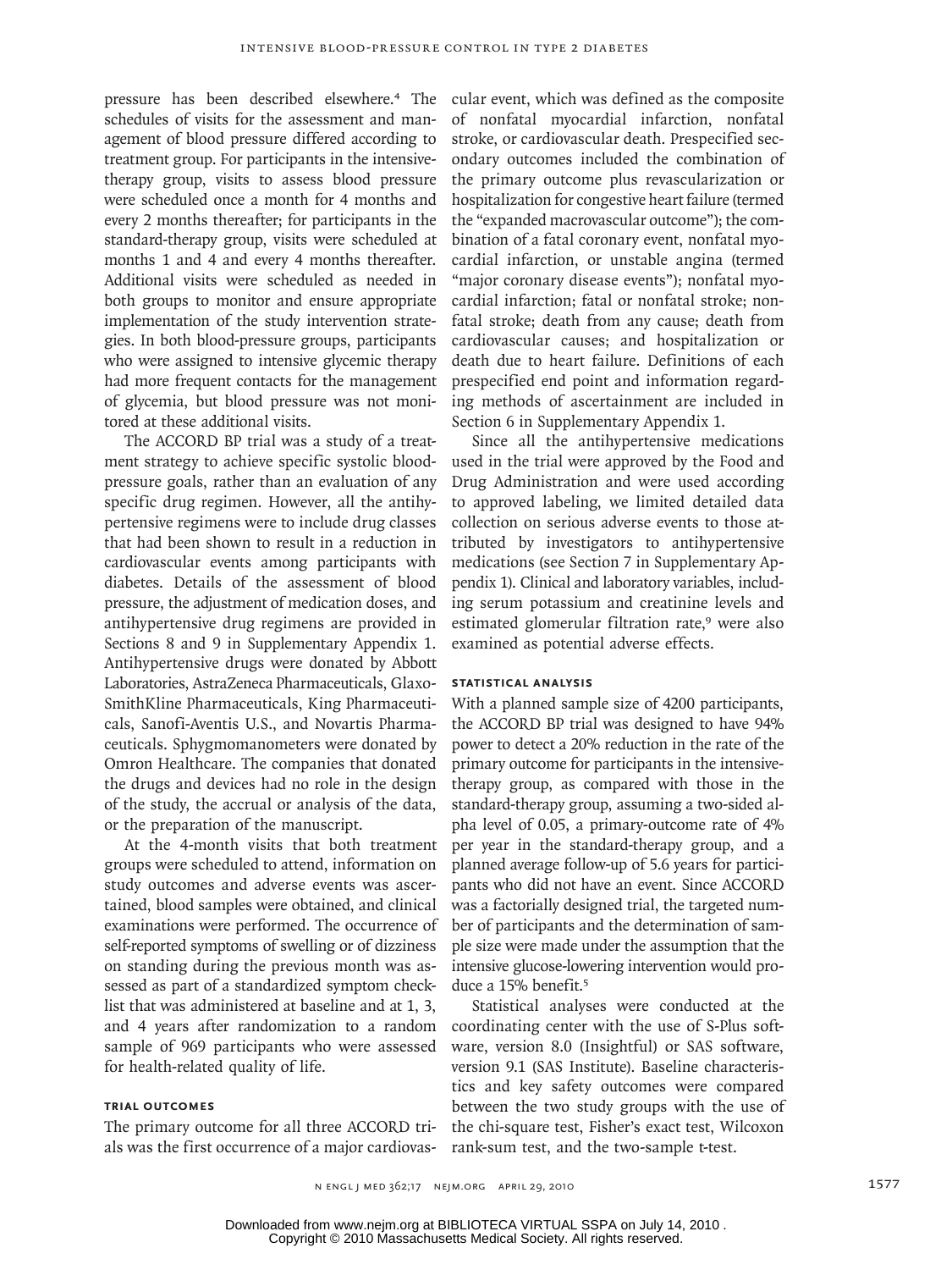| Table 1. Characteristics of the Participants at Baseline.*  |                         |                                          |                                       |         |  |  |
|-------------------------------------------------------------|-------------------------|------------------------------------------|---------------------------------------|---------|--|--|
| Characteristic                                              | Overall<br>$(N = 4733)$ | <b>Intensive Therapy</b><br>$(N = 2362)$ | <b>Standard Therapy</b><br>$(N=2371)$ | P Value |  |  |
| $Age - yr$                                                  | $62.2 \pm 6.9$          | $62.2 \pm 6.8$                           | $62.2 \pm 6.9$                        | 0.82    |  |  |
| Female sex - no. (%)                                        | 2258 (47.7)             | 1128 (47.8)                              | 1130 (47.7)                           | 0.95    |  |  |
| Race or ethnic group - no. (%) +                            |                         |                                          |                                       |         |  |  |
| Non-Hispanic white                                          | 2864 (60.5)             | 1455 (61.6)                              | 1409 (59.4)                           | 0.13    |  |  |
| <b>Black</b>                                                | 1142(24.1)              | 561 (23.8)                               | 581 (24.5)                            | 0.56    |  |  |
| Hispanic                                                    | 330 (7.0)               | 159(6.7)                                 | 171(7.2)                              | 0.53    |  |  |
| Education - no./total no. (%)                               |                         |                                          |                                       | 0.18    |  |  |
| Less than high school                                       | 771/4729 (16.3)         | 404/2359 (17.1)                          | 367/2370 (15.5)                       |         |  |  |
| High-school graduate or GED                                 | 1271/4729 (26.9)        | 606/2359 (25.7)                          | 665/2370 (28.1)                       |         |  |  |
| Some college                                                | 1530/4729 (32.4)        | 776/2359 (32.9)                          | 754/2370 (31.8)                       |         |  |  |
| College degree or higher                                    | 1157/4729 (24.5)        | 573/2359 (24.3)                          | 584/2370 (24.6)                       |         |  |  |
| Previous cardiovascular event - no. (%)                     | 1593 (33.7)             | 804 (34.0)                               | 789 (33.3)                            | 0.58    |  |  |
| Previous heart failure - no./total no. (%)                  | 203/4683 (4.3)          | 109/2338 (4.7)                           | 94/2345 (4.0)                         | 0.28    |  |  |
| Cigarette-smoking status - no./total no.(%)                 |                         |                                          |                                       | 0.94    |  |  |
| Current                                                     | 626/4728 (13.2)         | 314/2358 (13.3)                          | 312/2370 (13.2)                       |         |  |  |
| Former                                                      | 1981/4728 (41.9)        | 992/2358 (42.1)                          | 989/2370 (41.7)                       |         |  |  |
| Never                                                       | 2121/4728 (44.9)        | 1052/2358 (44.6)                         | 1069/2370 (45.1)                      |         |  |  |
| Weight $-$ kg                                               | $92.0 \pm 18.6$         | $92.1 \pm 19.4$                          | $91.8 \pm 17.7$                       | 0.57    |  |  |
| Body-mass index                                             | $32.1 \pm 5.6$          | $32.2 \pm 5.7$                           | $32.1 \pm 5.4$                        | 0.58    |  |  |
| Blood pressure - mm Hgt                                     |                         |                                          |                                       |         |  |  |
| All participants                                            |                         |                                          |                                       |         |  |  |
| Systolic                                                    | $139.2 \pm 15.8$        | $139.0 \pm 16.1$                         | $139.4 \pm 15.5$                      | 0.47    |  |  |
| Diastolic                                                   | $76.0 \pm 10.4$         | $75.9 \pm 10.6$                          | $76.0 \pm 10.2$                       | 0.87    |  |  |
| Participants taking no medication<br>at screening           |                         |                                          |                                       |         |  |  |
| Systolic                                                    | $139.4 \pm 14.3$        | $139.8 \pm 15.0$                         | $139.1 \pm 13.7$                      | 0.53    |  |  |
| <b>Diastolic</b>                                            | $77.5 + 9.4$            | $77.5 + 9.5$                             | $77.4 + 9.4$                          | 0.86    |  |  |
| Participants taking at least one medication<br>at screening |                         |                                          |                                       |         |  |  |
| Systolic                                                    | $139.2 \pm 16.0$        | $138.9 \pm 16.3$                         | $139.4 \pm 15.8$                      | 0.34    |  |  |
| Diastolic                                                   | $75.7 \pm 10.5$         | $75.7 \pm 10.7$                          | $75.8 \pm 10.3$                       | 0.87    |  |  |
| Duration of diabetes - yr                                   |                         |                                          |                                       | 0.86    |  |  |
| Median                                                      | 10                      | 9                                        | 10                                    |         |  |  |
| Interquartile range                                         | $5 - 15$                | $5 - 15$                                 | $5 - 15$                              |         |  |  |
| Glycated hemoglobin - %                                     | $8.3 \pm 1.1$           | $8.4 \pm 1.1$                            | $8.3 \pm 1.1$                         | 0.08    |  |  |
| Fasting plasma glucose - mg/dl                              | $174.7 \pm 57.7$        | $176.1 \pm 57.7$                         | $173.2 + 57.7$                        | 0.09    |  |  |
| Cholesterol - mg/dl                                         |                         |                                          |                                       |         |  |  |
| Total                                                       | 192.8±44.7              | $194.1 \pm 45.1$                         | 191.4±44.3                            | 0.04    |  |  |
| Low-density lipoprotein                                     | $110.0 \pm 36.7$        | $111.1 \pm 37.4$                         | $108.8 \pm 36.0$                      | 0.03    |  |  |
| High-density lipoprotein                                    |                         |                                          |                                       |         |  |  |
| Women                                                       | $51.3 \pm 13.8$         | $51.3 \pm 13.4$                          | $51.3 \pm 14.3$                       | 0.99    |  |  |
| Men                                                         | $41.7 \pm 11.8$         | $41.4 \pm 11.2$                          | $42.0 \pm 12.4$                       | 0.17    |  |  |

1578 n engl j med 362;17 nejm.org april 29, 2010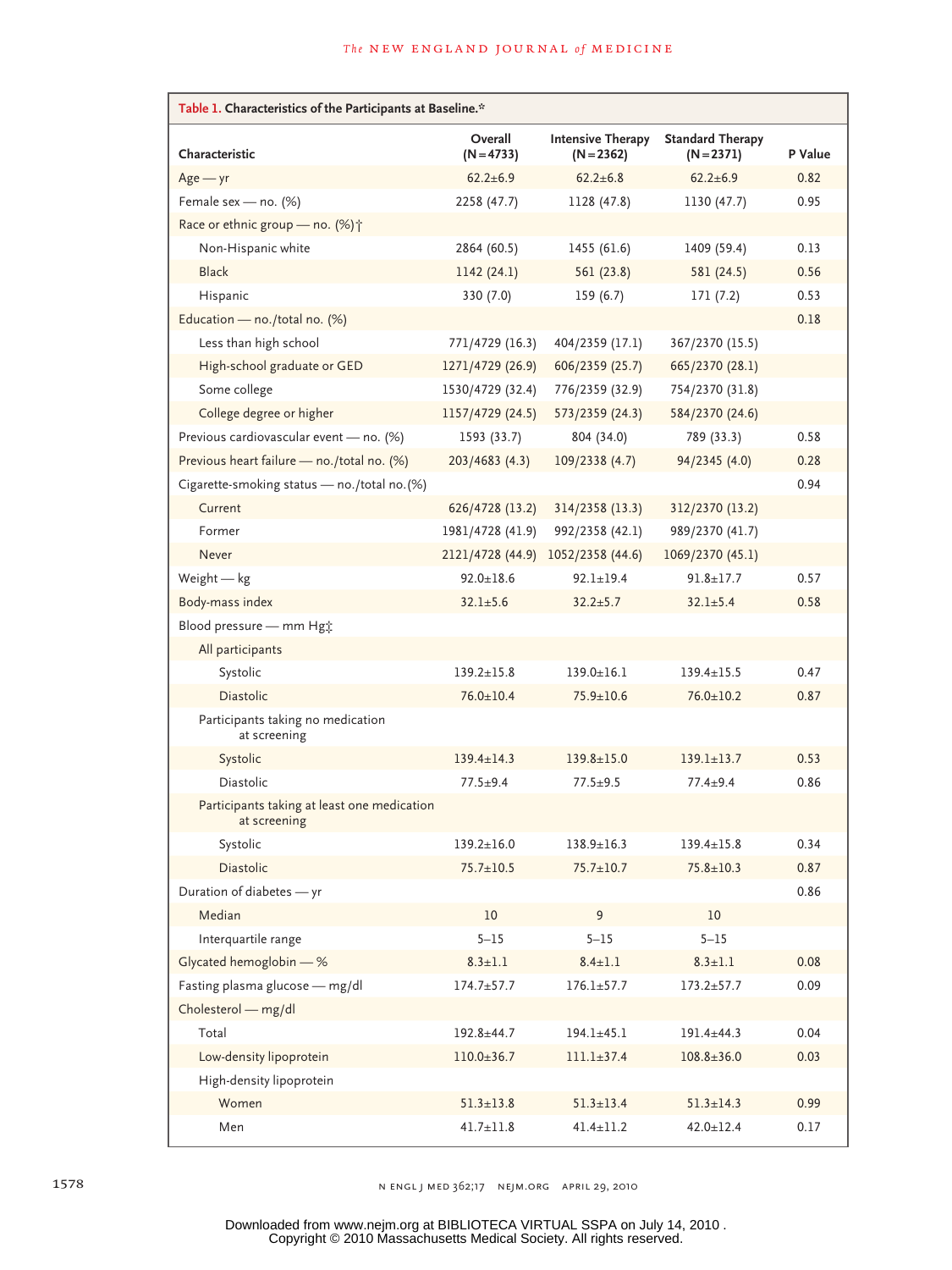| Table 1. (Continued.)                           |                         |                                          |                                         |         |  |
|-------------------------------------------------|-------------------------|------------------------------------------|-----------------------------------------|---------|--|
| Characteristic                                  | Overall<br>$(N = 4733)$ | <b>Intensive Therapy</b><br>$(N = 2362)$ | <b>Standard Therapy</b><br>$(N = 2371)$ | P Value |  |
| Plasma triglycerides - mg/dl                    |                         |                                          |                                         | 0.71    |  |
| Median                                          | 147                     | 147                                      | 147                                     |         |  |
| Interquartile range                             | $98 - 226$              | $98 - 227$                               | $98 - 224$                              |         |  |
| Potassium — $mg/dl$                             | $4.5 + 0.7$             | $4.5 + 0.5$                              | $4.5 + 0.8$                             | 0.73    |  |
| Serum creatinine - mg/dl                        | $0.9 + 0.2$             | $0.9 + 0.2$                              | $0.9 + 0.2$                             | 0.98    |  |
| Estimated GFR - ml/min/1.73 m <sup>2</sup>      | $91.6 + 28.8$           | $91.6 + 30.3$                            | $91.7 + 27.1$                           | 0.93    |  |
| Ratio of urinary albumin (mg) to creatinine (g) |                         |                                          |                                         | 0.64    |  |
| Median                                          | 14.3                    | 14.6                                     | 14.0                                    |         |  |
| Interquartile range                             | $6.9 - 44.8$            | $7.0 - 43.7$                             | $6.9 - 45.8$                            |         |  |

\* Plus–minus values are means ±SD. Percentages may not total 100 because of rounding. To convert the values for glucose to millimoles per liter, multiply by 0.055551. To convert the values for cholesterol to millimoles per liter, multiply by 0.02586. To convert the values for triglycerides to millimoles per liter, multiply by 0.01129. To convert the values for potassium to millimoles per liter, multiply by 0.2558. To convert the values for creatinine to micromoles per liter, multiply by 88.4. GED denotes general equivalency diploma, and GFR glomerular filtration rate.

† Race or ethnic group was self-reported, and participants could check multiple categories.

‡ Data were available for 4733 participants in the total cohort, 599 who were taking no medication at screening and 4134 who were taking one or more medications at screening.

Analyses of primary and secondary outcomes were performed with the use of time-to-event methods according to the intention-to-treat principle. Event rates are expressed as the percentage of events per follow-up year, taking into account the censoring of follow-up data. Kaplan–Meier estimates were used to calculate the proportion of participants who had an event during follow-up.

Occurrences of primary and secondary outcomes in the two study groups were compared with the use of hazard ratios and 95% confidence intervals. Two-sided P values were calculated with the use of likelihood-ratio tests from Cox proportional-hazards regression analyses. The Cox models contained a term representing study-group assignments plus terms accounting for the following prespecified stratifying variables: assignment to the intensive glucose-lowering intervention, each of the seven clinical-center networks, and the presence or absence of a previous cardiovascular event. Using the log of follow-up time as a time-dependent covariate, we found no evidence of important departures from the assumption of proportionality.10 We examined the consistency of the intervention effect on the primary outcome among nine prespecified subgroups using statistical tests of interaction between the treatment effect and the subgroup within the Cox models.

safety monitoring committee appointed by the NHLBI monitored the primary outcome (11 times) and total rate of death (7 times) with the use of O'Brien–Fleming boundaries determined by the Lan–DeMets approach. For these two outcomes, P values were adjusted to account for the number, timing, and results of interim analyses. All other P values for secondary outcomes and for subgroup analyses are nominal and have not been adjusted for multiple comparisons.

All analyses are based on observed data with the assumption that missing data were missing completely at random. For the longitudinal analysis of systolic blood pressure, a sensitivity analysis with the use of maximum-likelihood methods, under the assumption that the missing data were missing at random, is presented in Section 13 in Supplementary Appendix 1.

#### **RESULTS**

#### **Study Participants**

During the trial, an independent data and and 33.7% had cardiovascular disease at base-A total of 4733 participants were enrolled in the ACCORD BP trial. Of these, 2362 were randomly assigned to intensive blood-pressure control and 2371 were assigned to standard therapy. Baseline characteristics were generally similar between the two groups (Table 1). The mean age of the participants was 62.2 years; 47.7% were women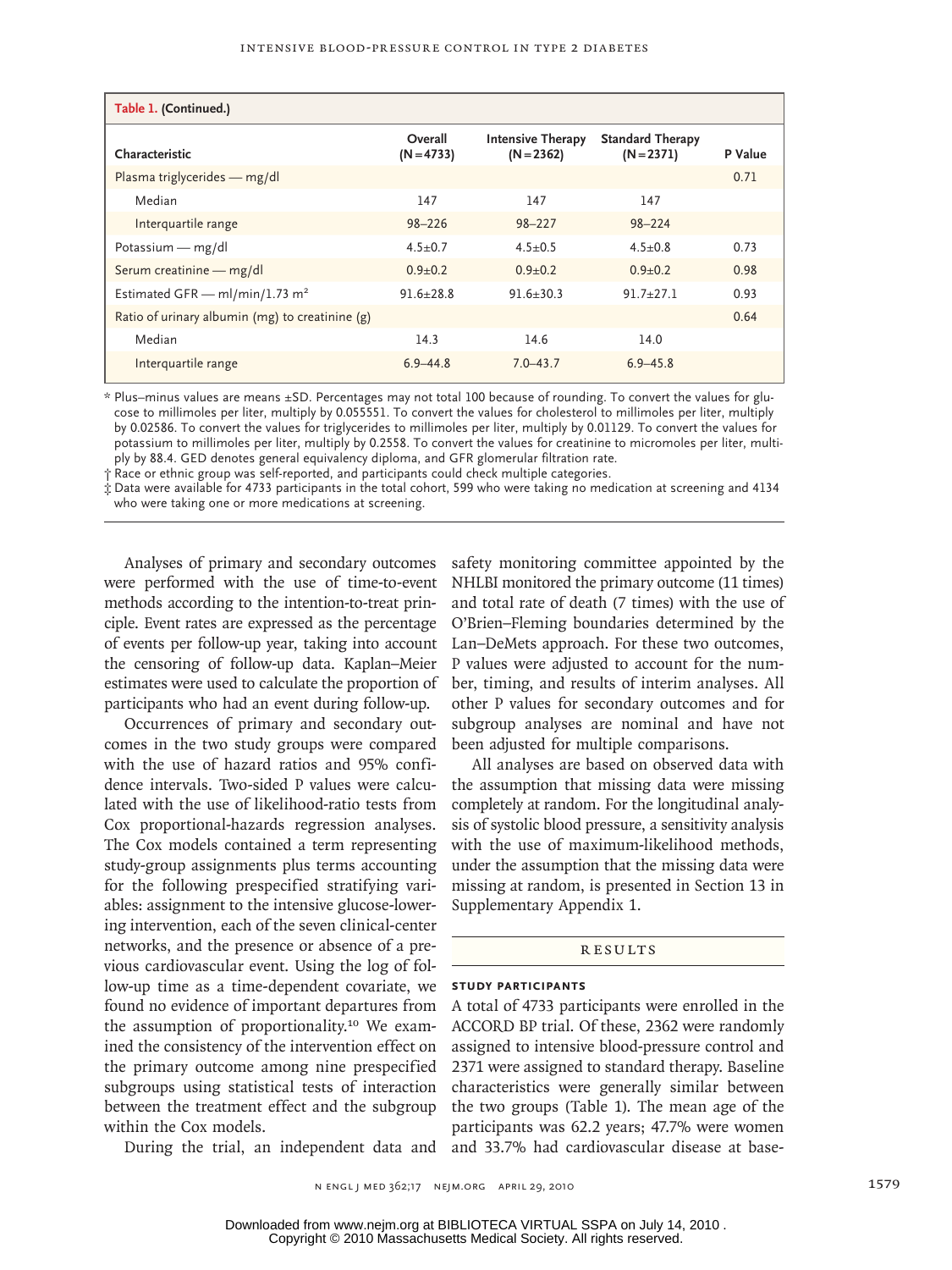

line. The mean systolic and diastolic blood pressures of the participants at baseline were 139.2 mm Hg and 76.0 mm Hg, respectively.

At the end of the trial (June 2009), vital status was known for 95.1% of the randomly assigned participants. The mean duration of follow-up for the rate of death was 5.0 years, or 98.4% of the potential person-years of follow-up that would have been available if all surviving participants had been followed until the end of the trial. The mean duration of follow-up for the primary outcome was 4.7 years (94.8% of the potential followup). At the final follow-up visit, the rate of current smoking was 8.5% in the intensive-therapy group and 7.5% in the standard-therapy group  $(P=0.44)$ .

# **Blood Pressure**

The two therapeutic strategies quickly resulted in different systolic blood-pressure levels (Fig. 1). After the first year of therapy, the average systolic blood pressure at the 4-month protocol visits that both groups attended was 119.3 mm Hg (95% confidence interval [CI], 118.9 to 119.7) in the intensive-therapy group and 133.5 mm Hg (95% CI, 133.1 to 133.8) in the standard-therapy group, resulting in an average between-group difference of 14.2 mm Hg (95% CI, 13.7 to 14.7). The corresponding mean diastolic blood pressures were 64.4 (95% CI, 64.1 to 64.7) and 70.5 (95% CI, 70.2 to 70.8), for an average difference of 6.1 mm Hg (95% CI, 5.7 to 6.5) (Section 14 in Supplementary Appendix 1).

The lower blood pressure in the intensivetherapy group was associated with a greater exposure to drugs from every class (Fig. 1, and Section 11 in Supplementary Appendix 1). The mean number of medications after the first year was 3.4 (95% CI, 3.4 to 3.5) in the intensivetherapy group and 2.1 (95% CI, 2.1 to 2.2) in the standard-therapy group.

# **Adverse Events**

As compared with the standard-therapy group, the intensive-therapy group had significantly higher rates of serious adverse events attributed to antihypertensive treatment, as well as higher rates of hypokalemia and elevations in serum creatinine level (Table 2). The mean estimated glomerular filtration rates were significantly lower in the intensive-therapy group than in the standard-therapy group at the last visit. There were significantly more instances of an estimated glomerular filtration rate less than 30 ml per minute per  $1.73 \text{ m}^2$  of body-surface area in the intensive-therapy group than in the standard-therapy group (99 vs. 52 events, P<0.001), although only 38 participants in the intensive-therapy group and 32 in the standard-therapy group had two or more instances of that rate ( $P=0.46$ ). The frequency of macroalbuminuria at the final visit was significantly lower in the intensive-therapy group than in the standardtherapy group, and there was no between-group difference in the frequency of end-stage renal disease or the need for dialysis. In the random sample of 969 participants who were assessed for healthrelated quality of life, the frequency of symptoms of orthostatic hypotension was similar between the groups.

# **Clinical Outcomes**

The primary composite outcome of nonfatal myocardial infarction, nonfatal stroke, or death from cardiovascular causes occurred in 445 participants. The rate was 1.87% per year in the intensive-therapy group as compared with 2.09% per year in the standard-therapy group, with no significant between-group difference (hazard ratio with intensive therapy, 0.88; 95% CI, 0.73 to 1.06; P=0.20) (Table 3 and Fig. 2).

There were 294 deaths from any cause and 118 deaths from cardiovascular causes (Table 3). Rates of death from any cause were 1.28% per year in the intensive-therapy group and 1.19% in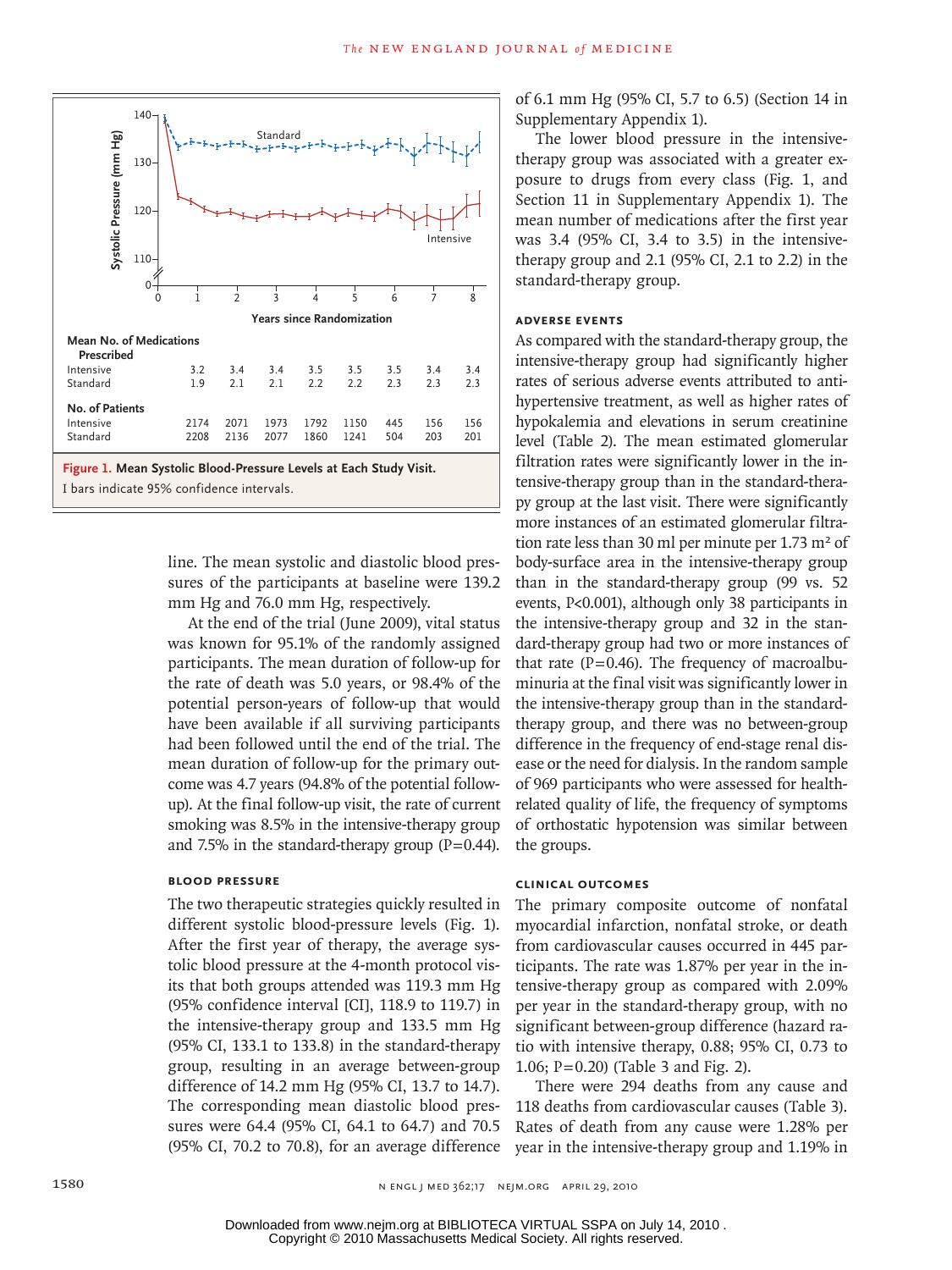| Table 2. Serious Adverse Events and Clinical Measures after Randomization.* |                                          |                                         |         |  |  |
|-----------------------------------------------------------------------------|------------------------------------------|-----------------------------------------|---------|--|--|
| Variable                                                                    | <b>Intensive Therapy</b><br>$(N = 2362)$ | <b>Standard Therapy</b><br>$(N = 2371)$ | P Value |  |  |
| Serious adverse events - no. (%) ;                                          |                                          |                                         |         |  |  |
| Event attributed to blood-pressure medications                              | 77(3.3)                                  | 30 (1.27)                               | < 0.001 |  |  |
| Hypotension                                                                 | 17(0.7)                                  | 1(0.04)                                 | < 0.001 |  |  |
| Syncope                                                                     | 12(0.5)                                  | 5(0.21)                                 | 0.10    |  |  |
| Bradycardia or arrhythmia                                                   | 12(0.5)                                  | 3(0.13)                                 | 0.02    |  |  |
| Hyperkalemia                                                                | 9(0.4)<br>1(0.04)                        |                                         | 0.01    |  |  |
| Angioedema                                                                  | 6(0.3)<br>4(0.17)                        |                                         | 0.55    |  |  |
| Renal failure                                                               | 5(0.2)                                   | 1(0.04)                                 | 0.12    |  |  |
| End-stage renal disease or need for dialysis                                | 59 (2.5)                                 | 58 (2.4)                                | 0.93    |  |  |
| Symptoms affecting quality of life — no./total no. (%) $\dot{\mathbb{C}}$   |                                          |                                         |         |  |  |
| Hives or swelling                                                           | 44/501 (8.8)                             | 41/468 (8.8)                            | 1.00    |  |  |
| Dizziness when standing                                                     | 217/501 (44.3)                           | 188/467 (40.3)                          | 0.36    |  |  |
| Adverse laboratory measures - no. (%)                                       |                                          |                                         |         |  |  |
| Potassium <3.2 mmol/liter                                                   | 49(2.1)                                  | 27(1.1)                                 | 0.01    |  |  |
| Potassium > 5.9 mmol/liter                                                  | 73 (3.1)                                 | 72 (3.0)                                | 0.93    |  |  |
| Elevation in serum creatinine                                               |                                          |                                         |         |  |  |
| $>1.5$ mg/dl in men                                                         | 304 (12.9)                               | 199 (8.4)                               | < 0.001 |  |  |
| $>1.3$ mg/dl in women                                                       | 257 (10.9)                               | 168(7.1)                                | < 0.001 |  |  |
| Estimated GFR < 30 ml/min/1.73 m <sup>2</sup>                               | 99 (4.2)                                 | 52 (2.2)                                | < 0.001 |  |  |
| Clinical measures                                                           |                                          |                                         |         |  |  |
| Glycated hemoglobin - %                                                     | $7.6 \pm 1.3$                            | $7.5 \pm 1.2$                           | 0.13    |  |  |
| Fasting plasma glucose - mg/dl                                              | $147.1 \pm 56.6$<br>$148.1 \pm 57.5$     |                                         | 0.58    |  |  |
| Plasma LDL cholesterol - mg/dl                                              | $98.7 \pm 40.3$                          | $96.8 \pm 37.8$                         | 0.10    |  |  |
| Plasma HDL cholesterol - mg/dl                                              | $46.7 \pm 14.0$                          | $47.8 \pm 14.9$                         | 0.02    |  |  |
| Plasma triglycerides — mg/dl                                                |                                          |                                         | 0.001   |  |  |
| Median                                                                      | 138                                      | 131                                     |         |  |  |
| Interquartile range                                                         | $97 - 210$                               | 92-197                                  |         |  |  |
| Potassium - mg/dl                                                           | $4.3 \pm 0.5$                            | $4.4 \pm 0.5$                           | 0.17    |  |  |
| Serum creatinine - mg/dl                                                    | $1.1 \pm 0.4$                            | $1.0 + 0.5$                             | < 0.001 |  |  |
| Estimated GFR - ml/min/1.73 m <sup>2</sup>                                  | $74.8 \pm 25.0$                          | $80.6 \pm 24.8$                         | < 0.001 |  |  |
| Ratio of urinary albumin (mg) to creatinine (g)                             |                                          |                                         | < 0.001 |  |  |
| Median                                                                      | 12.6                                     | 14.9                                    |         |  |  |
| Interquartile range                                                         | $6.4 - 41.7$                             | $7.0 - 56.8$                            |         |  |  |
| Microalbuminuria — no./total no. (%)                                        | 656/2174 (30.2)                          | 712/2205 (32.3)                         | 0.13    |  |  |
| Macroalbuminuria — no. /total no. (%)                                       | 143/2174 (6.6)                           | 192/2205 (8.7)                          | 0.009   |  |  |
| Weight $-$ kg                                                               | $93.3 \pm 21.2$                          | $92.5 \pm 20.2$                         | 0.20    |  |  |

\* Plus–minus values are means ±SD. To convert the values for glucose to millimoles per liter, multiply by 0.055551. To convert the values for cholesterol to millimoles per liter, multiply by 0.02586. To convert the values for triglycerides to millimoles per liter, multiply by 0.01129. To convert the values for potassium to millimoles per liter, multiply by 0.2558. To convert the values for creatinine to micromoles per liter, multiply by 88.4. GFR denotes glomerular filtration rate, HDL high-density lipoprotein, and LDL low-density lipoprotein.

† Serious adverse events are events that are life-threatening, cause permanent disability, or necessitate hospitalization (see Section 7 in Supplementary Appendix 1).

‡ Symptoms were assessed at 12, 36, and 48 months after randomization in a random sample of 969 participants who were assessed for health-related quality of life.

§ Data are from the last visit at which assessments were made for each participant.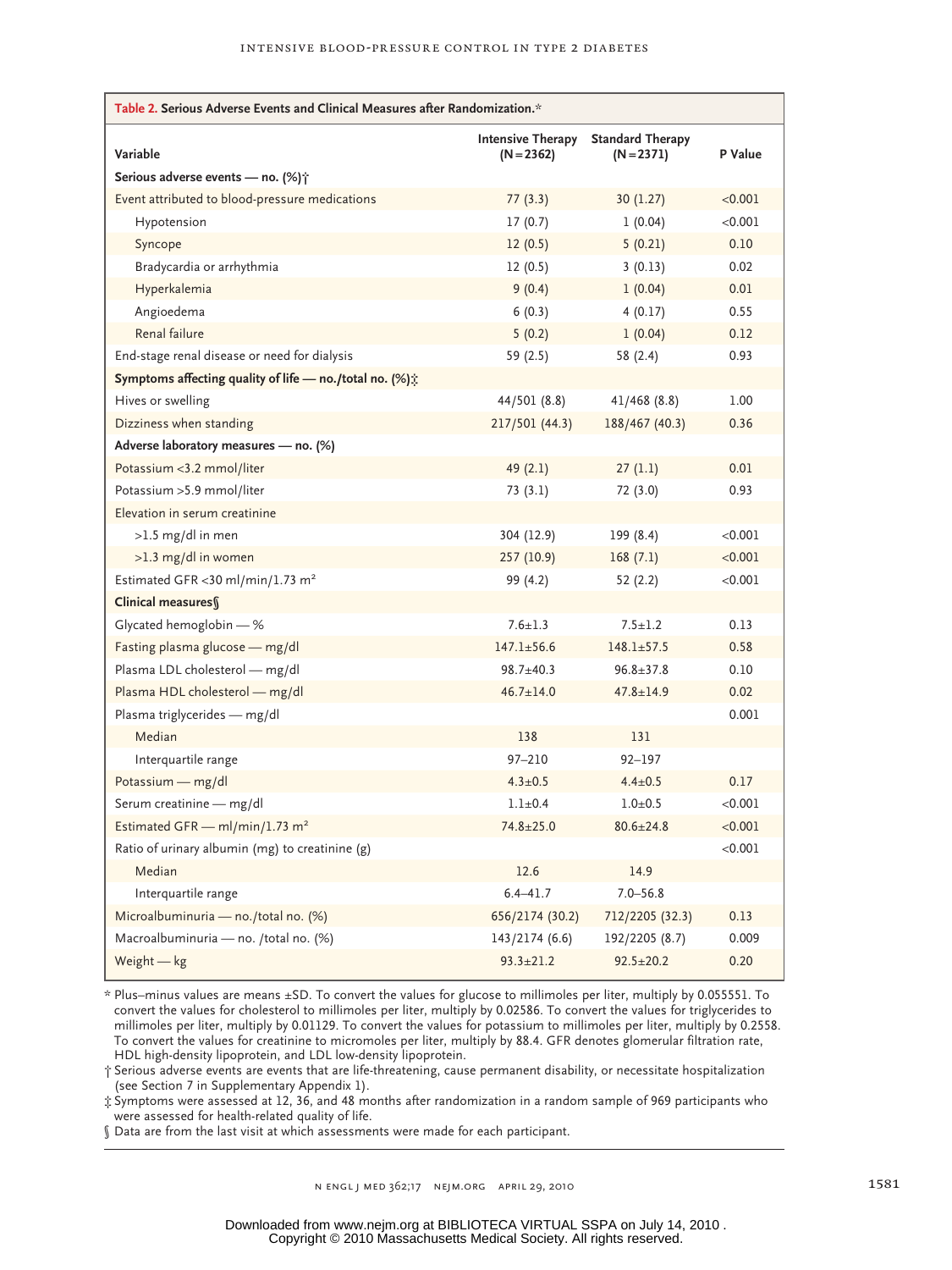| Table 3. Primary and Secondary Outcomes.                              |                                          |                   |                                         |                   |                                 |         |
|-----------------------------------------------------------------------|------------------------------------------|-------------------|-----------------------------------------|-------------------|---------------------------------|---------|
| Outcome                                                               | <b>Intensive Therapy</b><br>$(N = 2363)$ |                   | <b>Standard Therapy</b><br>$(N = 2371)$ |                   | <b>Hazard Ratio</b><br>(95% CI) | P Value |
|                                                                       | no. of events                            | $\frac{9}{7}$ /yr | no. of events                           | $\frac{9}{5}$ /yr |                                 |         |
| Primary outcome*                                                      | 208                                      | 1.87              | 237                                     | 2.09              | $0.88(0.73 - 1.06)$             | 0.20    |
| Prespecified secondary outcomes                                       |                                          |                   |                                         |                   |                                 |         |
| Nonfatal myocardial infarction                                        | 126                                      | 1.13              | 146                                     | 1.28              | $0.87(0.68 - 1.10)$             | 0.25    |
| Stroke                                                                |                                          |                   |                                         |                   |                                 |         |
| Any                                                                   | 36                                       | 0.32              | 62                                      | 0.53              | $0.59(0.39 - 0.89)$             | 0.01    |
| Nonfatal                                                              | 34                                       | 0.30              | 55                                      | 0.47              | $0.63(0.41 - 0.96)$             | 0.03    |
| Death                                                                 |                                          |                   |                                         |                   |                                 |         |
| From any cause                                                        | 150                                      | 1.28              | 144                                     | 1.19              | $1.07(0.85 - 1.35)$             | 0.55    |
| From cardiovascular cause                                             | 60                                       | 0.52              | 58                                      | 0.49              | $1.06(0.74 - 1.52)$             | 0.74    |
| Primary outcome plus revasculariza-<br>tion or nonfatal heart failure | 521                                      | 5.10              | 551                                     | 5.31              | $0.95(0.84 - 1.07)$             | 0.40    |
| Major coronary disease event                                          | 253                                      | 2.31              | 270                                     | 2.41              | $0.94(0.79 - 1.12)$             | 0.50    |
| Fatal or nonfatal heart failure                                       | 83                                       | 0.73              | 90                                      | 0.78              | $0.94(0.70 - 1.26)$             | 0.67    |

\* The primary outcome was a composite of nonfatal myocardial infarction, nonfatal stroke, or death from cardiovascular causes.

† Major coronary disease events, as defined in the protocol, included fatal coronary events, nonfatal myocardial infarction, and unstable angina.

the standard-therapy group (hazard ratio with intensive therapy, 1.07; 95% CI, 0.85 to 1.35; P=0.55). Rates of death from cardiovascular causes were 0.52% per year in the intensive-therapy group and 0.49% in the standard-therapy group (hazard ratio, 1.06; 95% CI, 0.74 to 1.52; P=0.74).

The two study groups did not differ significantly with respect to most of the other secondary outcomes. Nominally significant differences were seen in the rate of total stroke (0.32% per year in the intensive-therapy group vs. 0.53% per year in the standard-therapy group; hazard ratio, 0.59; 95% CI, 0.39 to 0.89; P=0.01) and in the rate of nonfatal stroke (0.30% per year in the intensivetherapy group vs. 0.47% per year in the standardtherapy group; hazard ratio, 0.63; 95% CI, 0.41 to 0.96;  $P = 0.03$ ). There were no significant interactions among prespecified subgroups (see Section 17 in Supplementary Appendix 1).

## Discussion

Intensive antihypertensive therapy in the ACCORD BP trial did not significantly reduce the primary cardiovascular outcome or the rate of death from any cause, despite the fact that there was a significant and sustained difference between the intensive-therapy group and the standard-therapy group in mean systolic blood pressure. There was also no significant benefit with respect to most of the secondary trial outcomes. At a significance level of less than 0.05, intensive blood-pressure management did reduce the rate of two closely correlated secondary outcomes — total stroke and nonfatal stroke. Assuming that this finding was real, the number needed to undergo intensive blood-pressure management to prevent one stroke over the course of 5 years was 89. These effects would be consistent with the findings of two meta-analyses of the effect of a reduction of 10 mm Hg in systolic blood pressure on the incidence of stroke<sup>11,12</sup>; the meta-analyses showed a relative risk with blood-pressure reduction of 0.64 with the use of data from observational studies and of 0.59 with the use of data from drug-treatment trials.<sup>12</sup>

The interpretation of the ACCORD BP results is complicated by the fact that the event rate observed in the standard-therapy group was almost 50% lower than the expected rate. This result may have been a consequence of the frequent use of statins and of inclusion criteria that di-

Copyright © 2010 Massachusetts Medical Society. All rights reserved. Downloaded from www.nejm.org at BIBLIOTECA VIRTUAL SSPA on July 14, 2010 .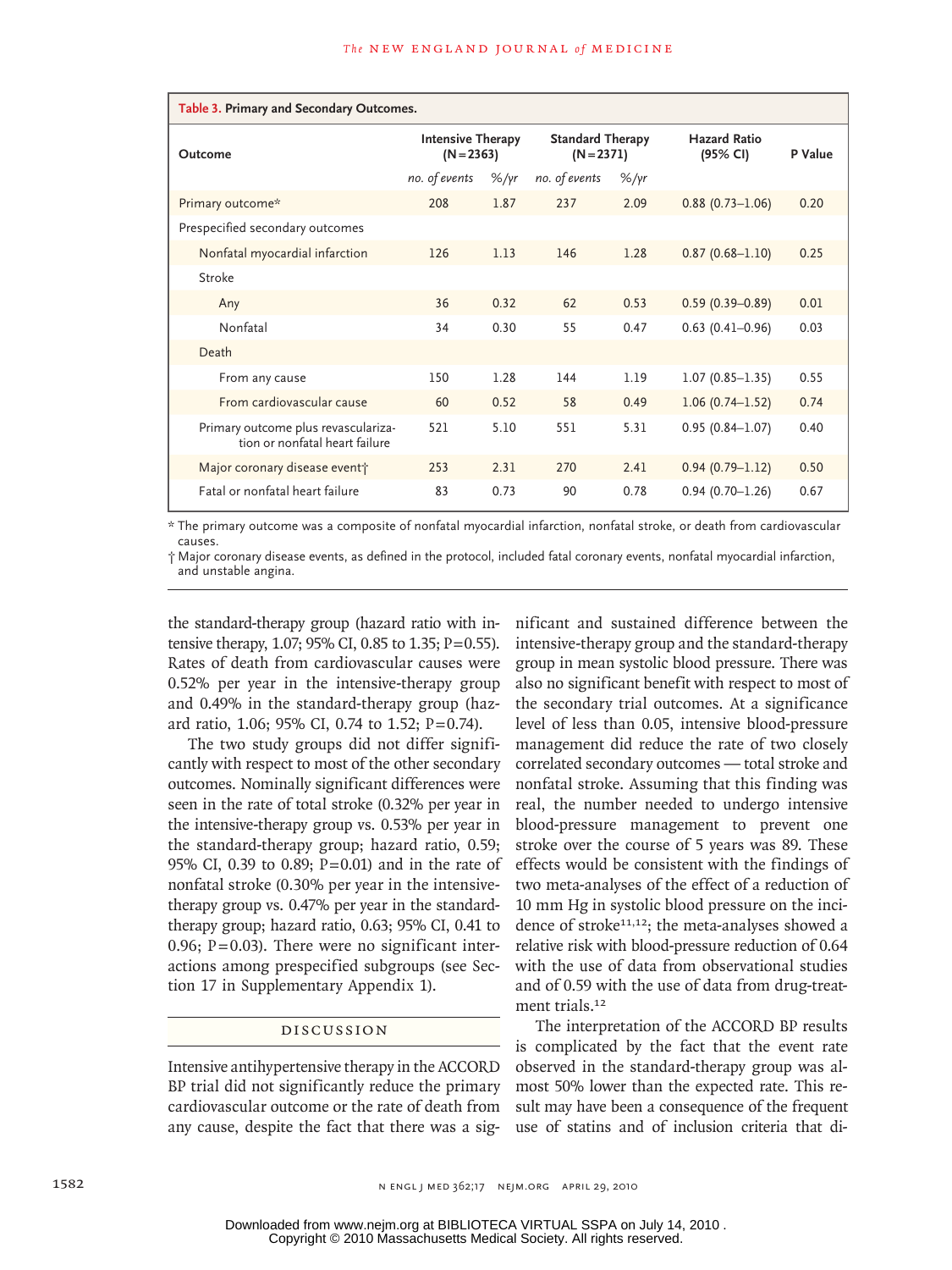

rected participants with dyslipidemia into the ACCORD lipid trial, leaving participants who were at lower risk in the blood-pressure trial.<sup>5</sup> The reduced power was reflected in the relatively wide confidence interval that does not exclude a 27% benefit for the primary end point.

There were some signals of possible harm associated with intensive blood-pressure control, including a rate of serious adverse events that was significantly higher in the intensive-therapy group than in the standard-therapy group. Both the estimated glomerular filtration rate and macroalbuminuria were reduced, but the implications of these changes on cardiovascular and renal outcomes are uncertain.

The United Kingdom Prospective Diabetes reduce a composite macrovascular outcome. Howthe Study<sup>13,14</sup> and a post hoc subgroup analysis of the nts who Hypertension Optimal Treatment (HOT) trial<sup>15,16</sup> showed reductions in cardiovascular events with in the rela- antihypertensive therapy among patients with type 2 diabetes mellitus, but the participants in their intensively treated groups had much higher mean systolic blood-pressure levels (144 mm Hg in both cases) than did the participants in either group of our trial. In the Action in Diabetes and Vascular Disease: Preterax and Diamicron Modified Release Controlled Evaluation trial (ADVANCE; ClinicalTrials.gov number, NCT00145925),<sup>17</sup> active treatment with an angiotensin-converting– enzyme inhibitor and a thiazide-type diuretic reduced the rate of death but did not significantly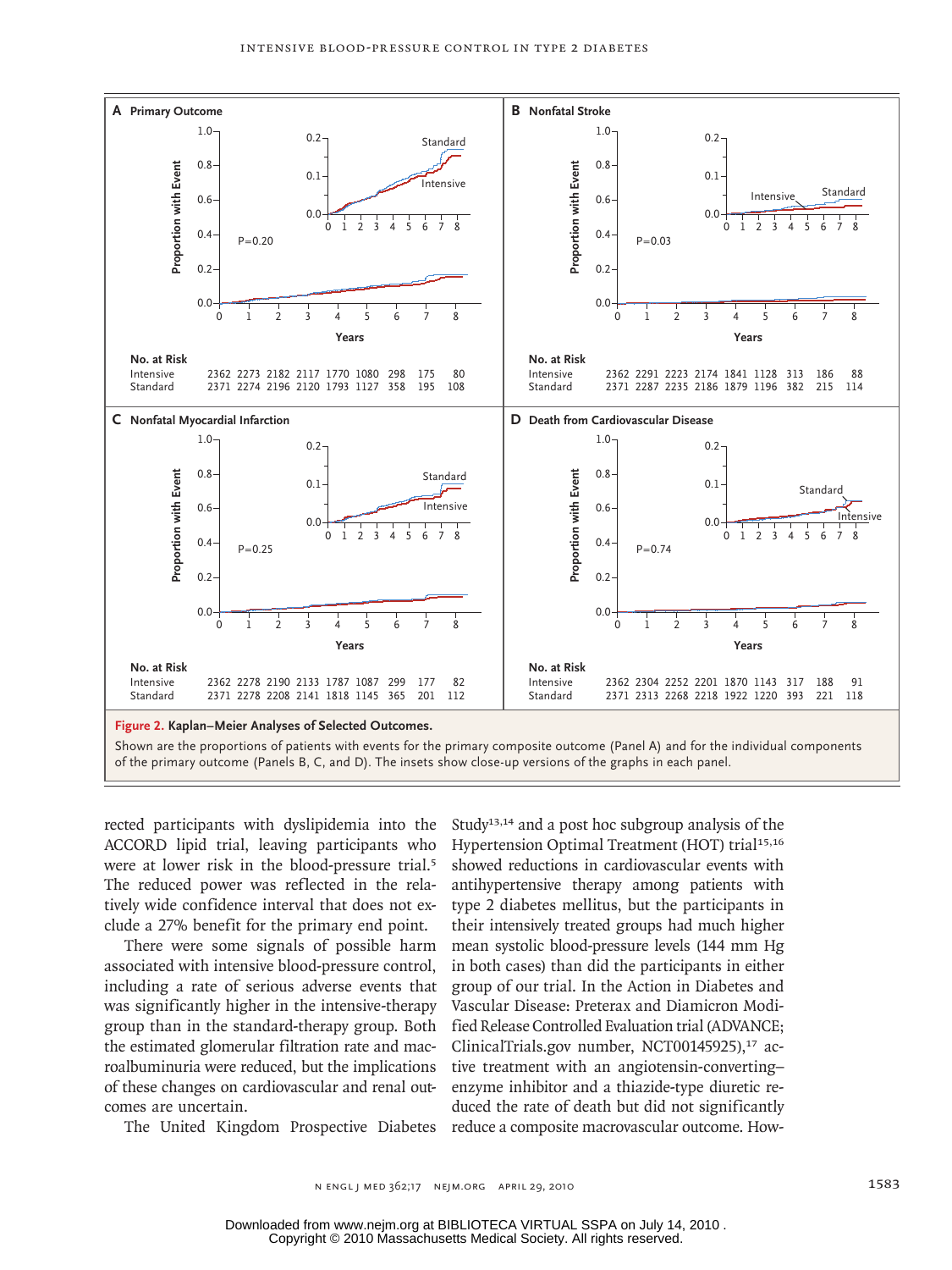ever, the ADVANCE trial had no specified bloodpressure goals, and the mean systolic blood pressure in the intensive group (135 mm Hg) was not as low as the mean systolic blood pressure even in the ACCORD standard-therapy group. It is possible that lowering systolic blood pressure from the mid-130s to approximately 120 mm Hg does not further reduce most cardiovascular events or the rate of death, and most of the benefit from lowering blood pressure is achieved by targeting a goal of less than 140 mm Hg. Alternatively, it is possible that 5 years is not long enough to see significant cardiac benefits from the normalization of systolic blood pressure among persons with diabetes who have good control of glycemia, especially when other effective treatments, such as statins and aspirin, are used frequently.

There are several limitations of the ACCORD BP trial. First, the trial had an open-label design, a design that was not likely to have affected bloodpressure goals or measurement or the blinded ascertainment of the outcomes but may have affected the reporting of adverse events; second, the rate of cardiovascular events was lower than the expected rate in the standard-therapy group; and third, patients younger than 40 years of age were not included in the study and patients older than 79 years of age were not included after the vanguard phase. In addition, although it was not the intent of this trial to test the blood-pressure goal of 130 mm Hg that was recommended in the JNC 7 (a recommendation that was made after the ACCORD trial was initiated), it would be difficult to argue that such a target would be better than a target of 140 mm Hg, since even a blood-pressure goal of 120 mm Hg did not confer benefit.

In conclusion, the ACCORD BP trial evaluated the effect of targeting a systolic blood pressure of 120 mm Hg, as compared with a goal of 140 mm Hg, among patients with type 2 diabetes at high risk for cardiovascular events. The results provide no evidence that the strategy of intensive blood-pressure control reduces the rate of a composite of major cardiovascular events in such patients.

Supported by contracts from the National Heart, Lung, and Blood Institute (N01-HC-95178, N01-HC-95179, N01-HC-95180, N01-HC-95181, N01-HC-95182, N01-HC-95183, N01-HC-95184, and IAA#Y1-HC-9035 and IAA#Y1-HC-1010). Other components of the National Institutes of Health, including the National Institute of Diabetes and Digestive and Kidney Diseases, the National Institute on Aging, and the National Eye Institute, contributed funding. The Centers for Disease Control and Prevention funded substudies within ACCORD on cost-effectiveness and health-related quality of life. General Clinical Research Centers provide support at many sites. The following companies provided study medications, equipment, or supplies: Abbott Laboratories, Amylin Pharmaceutical, AstraZeneca Pharmaceuticals, Bayer HealthCare, Closer Healthcare, GlaxoSmithKline Pharmaceuticals, King Pharmaceuticals, Merck, Novartis Pharmaceuticals, Novo Nordisk, Omron Healthcare, Sanofi-Aventis U.S., and Takeda.

Disclosure forms provided by the authors are available with the full text of this article at NEJM.org.

#### **APPENDIX**

The affiliations of the ACCORD Blood Pressure writing group are as follows: Preventive Medicine Section, Memphis Veterans Affairs (VA) Medical Center, Memphis (W.C.C.); Division of Public Health Sciences, Wake Forest University School of Medicine, Winston-Salem, NC (G.W.E., R.P.B., D.C.G.); Berman Center for Outcomes and Clinical Research (R.H.G.), and Department of Family Practice and Community Health, University of Minnesota (K.A.P.) — both in Minneapolis; National Heart, Lung, and Blood Institute, Bethesda, MD (J.A.C., D.G.S.-M.); Primary Care, Ralph H. Johnson Veterans Affairs Medical Center, Charleston, SC (J.N.B.); Department of Medicine, University of Washington, Seattle (M.A.C., J.L.P.); VA New York Harbor Healthcare System (L.K.), Departments of Biostatistics and Epidemiology, Columbia University Mailman School of Public Health (W.T.F.), and Division of Cardiology, Columbia University College of Physicians and Surgeons (J.T.B.) — all in New York; Division of Endocrinology, University of North Carolina School of Medicine, Chapel Hill (J.B.B.); Department of Medicine and the Population Health Research Institute, McMaster University, Hamilton, ON, Canada (H.C.G.); and Departments of Medicine and Physiology and Biophysics, Case Western Reserve University, Cleveland (F.I.-B.).

#### **References**

**1.** Stamler J, Vaccaro O, Neaton JD, Wentworth D. Diabetes, other risk factors, and 12 yr cardiovascular mortality for men screened in the Multiple Risk Factor Intervention Trial. Diabetes Care 1993; 16:434-44.

**2.** Adler AI, Stratton IM, Neil HA, et al. Association of systolic blood pressure with macrovascular and microvascular complications of type 2 diabetes (UKPDS 36): prospective observational study. BMJ 2000;321:412-9.

**3.** Chobanian AV, Bakris GL, Black HR, et al. The Seventh Report of the Joint National Committee on Prevention, Detection, Evaluation, and Treatment of High Blood Pressure: the JNC 7 report. JAMA 2003;289: 2560-72. [Erratum, JAMA 2003;290:197.] **4.** Cushman WC, Grimm RH Jr, Cutler JA, et al. Rationale and design for the blood pressure intervention of the Action to Control Cardiovascular Risk in Diabetes (ACCORD) trial. Am J Cardiol 2007;99: Suppl:44i-55i.

**5.** ACCORD Study Group. Action to Control Cardiovascular Risk in Diabetes (ACCORD) trial: design and methods. Am J Cardiol 2007;99:Suppl:21i-33i.

**6.** The Action to Control Cardiovascular Risk in Diabetes Study Group. Effects of intensive glucose lowering in type 2 diabetes. N Engl J Med 2008;358:2545-59.

**7.** The ACCORD Study Group. Effects of combination lipid therapy in type 2 diabetes mellitus. N Engl J Med 2010;362:1563- 74.